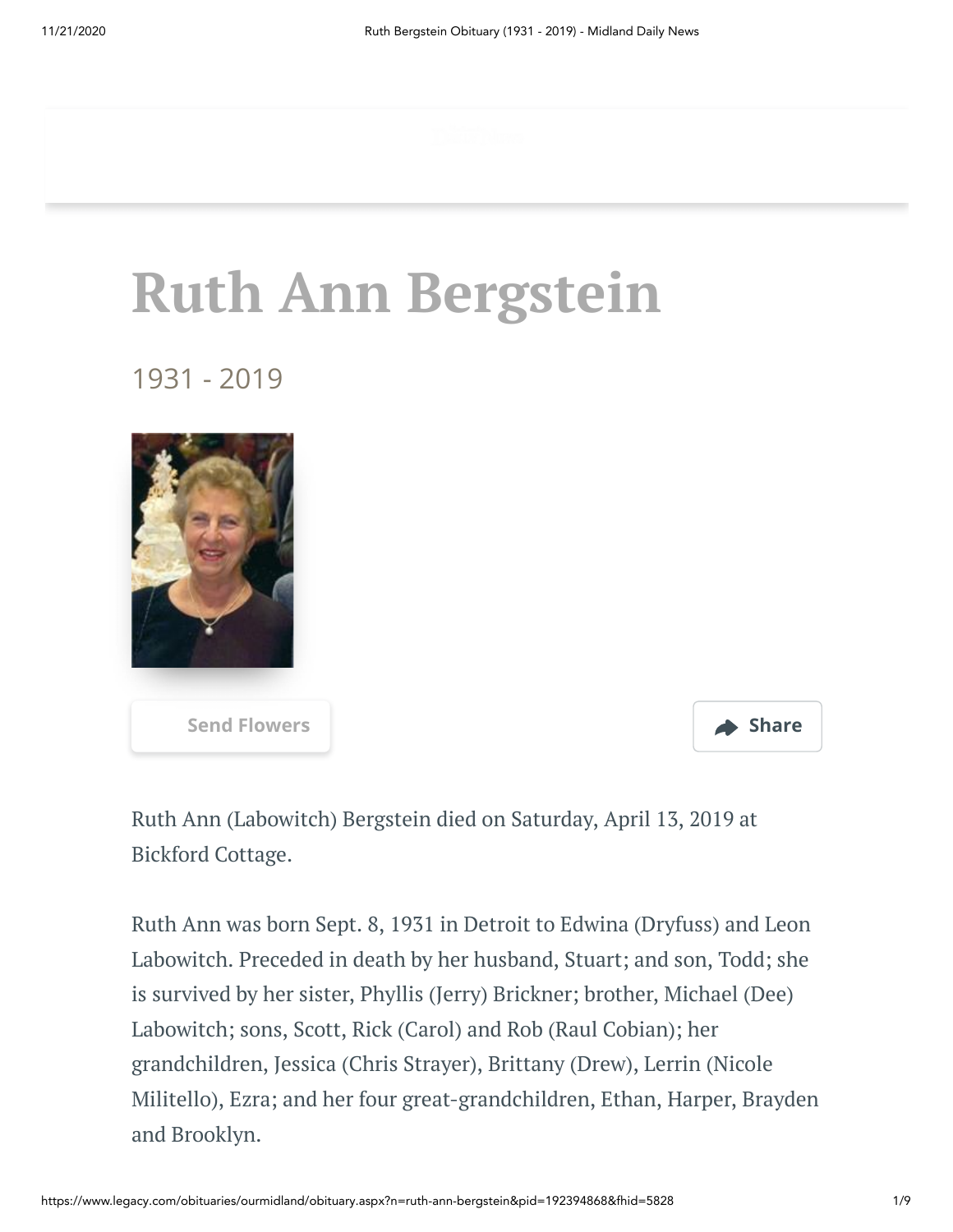Ruth Ann was married to Stuart from 1950 until his death in 2011 and their marriage was one of the great, lasting partnerships — romantic, respectful and above all, they were each other's best friends. Sometime in the 1980s, Stuart asked her to fill in "for a few weeks" at Community Drug Stores as his secretary and that began a professional partnership lasting until the Bergstein family sold the stores in 2001 — she became his partner in business as well as in life. Much like Stuart, Ruth Ann was active in the community. She served on: the Midland Hospital Women's Volunteers (President); the Midland Hospital Auxiliary (President); Temple Beth El (founder and teacher); Midland Coalition for Choice (Chair); Child and Family Services (Board of Directors); American Heart Association (Chair); the New Democratic Coalition; the League of Women Voters and was active in the Democratic Party at the local, state and national levels. Ruth Ann was among the first students of Saginaw Valley College (now Saginaw Valley State University), taking classes in the basement of Delta College and graduating in 1973 with a bachelor of arts in history and political science. Ruth Ann was an accomplished hostess, known for her cocktail and dinner parties, political fundraisers and chili dinners welcoming all the new families that moved into their neighborhood. Ruth Ann and Stuart enjoyed traveling the world together, were avid tennis players and enjoyed attending classical concerts, musicals and plays at the Midland Center for the Arts and May Fest in Ann Arbor.

The Bergstein family would like to thank Ruth Ann's best friend and companion caregiver, Pamela Schneider, the caregivers and staff at Bickford Cottages and MidMichigan's hospice staff for taking professional yet loving care of Ruth Ann in the final years of her life.

Visitation will be on Monday evening, April 15, 2019 from 6-8 p.m. at Wilson MILLER Funeral Home. Graveside services will be held at 11 a.m. on Tuesday April 16, 2019 at Midland City Cemetery. In keeping with